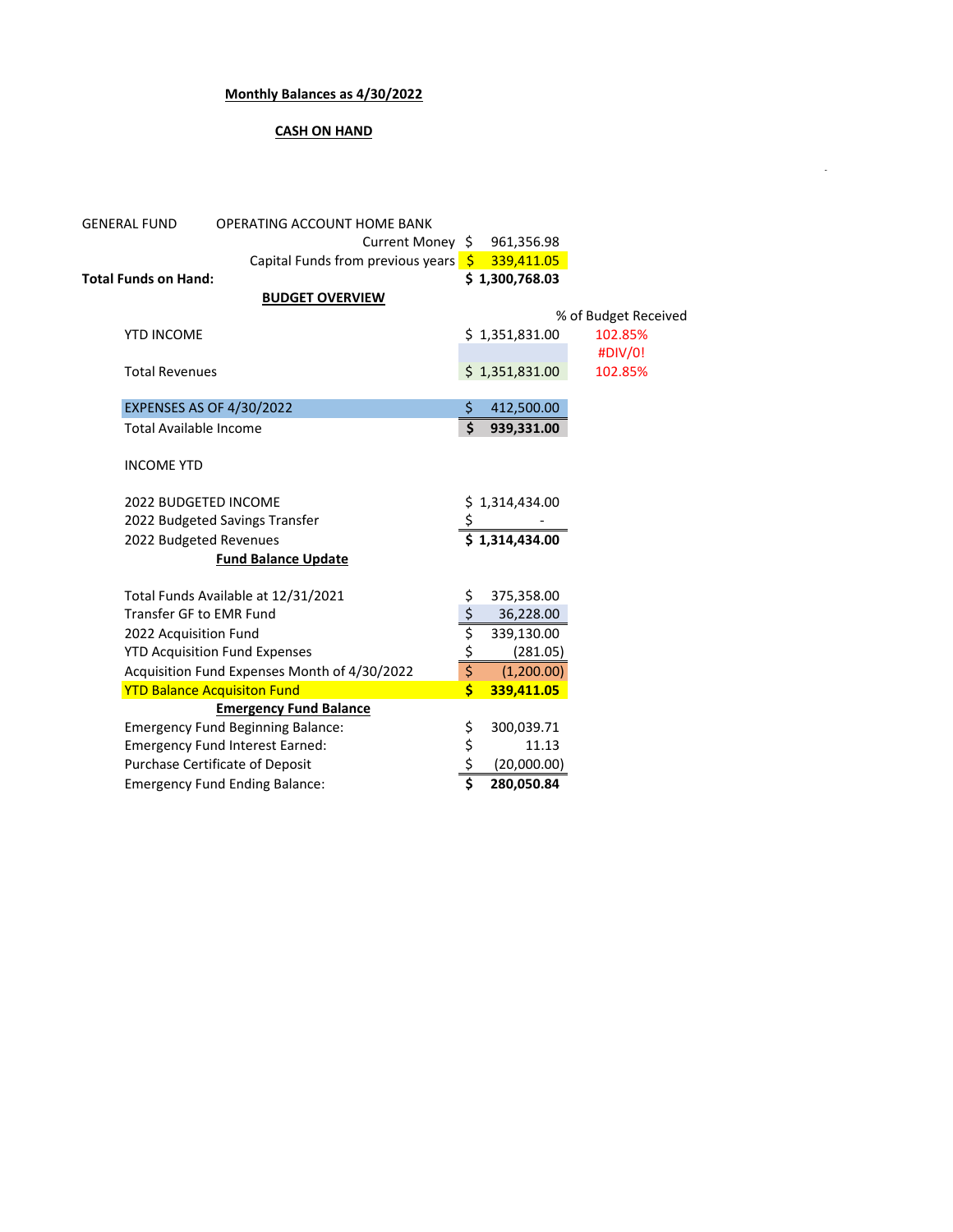|                                                                |                         |                          |                      | <b>General Fund Budget Vs Actual</b>     |                         |                         |          |                |              |                        |          |                      |
|----------------------------------------------------------------|-------------------------|--------------------------|----------------------|------------------------------------------|-------------------------|-------------------------|----------|----------------|--------------|------------------------|----------|----------------------|
|                                                                |                         | <b>Current Year</b>      | <b>Budget</b>        |                                          |                         | <b>Current Year</b>     |          | <b>Budget</b>  |              | Variance Budget<br>Y-l |          |                      |
| April 2022                                                     |                         | Month                    | Month                | <b>Variance Month</b>                    |                         | $Y-T-D$                 |          | $Y-T-D$        |              | T-D                    |          | <b>Annual Budget</b> |
| <b>REVENUES</b>                                                |                         |                          |                      |                                          |                         |                         |          |                |              |                        |          |                      |
| Ad Val - Gf Current                                            |                         | 18,439                   | 20,000               | (1,561)                                  |                         | 1,278,782               |          | 1,250,000      |              | 28,782                 | \$       | 1,314,434            |
| Ad Val- Held back from December                                |                         |                          |                      | $\mathbf 0$                              |                         | 0                       |          |                |              | $\mathbf 0$            |          |                      |
| Transfer from Cap Fund                                         |                         |                          |                      | 0                                        |                         | 0                       |          |                |              | $\mathbf{0}$           |          |                      |
| Special Revenue Sharing                                        |                         |                          |                      | $\Omega$                                 |                         | 27,855                  |          | 27,855         |              | (1)                    | \$       | 40,000               |
| Fire Insurance Tax Rebate                                      |                         |                          |                      | $\mathbf 0$                              |                         | 0                       |          |                |              | 0                      | \$       | 27,000               |
| Interest Income                                                |                         | 598                      | 75                   | 523                                      |                         | 1,048                   |          | 300            |              | 748                    | \$       | 900                  |
| <b>Verizon Tower Rental</b>                                    |                         | 1,320                    | 1,320                | $\mathbf{0}$                             |                         | 5,280                   |          | 5,280          |              | $\mathbf{0}$           | \$       | 15,828               |
| <b>Deposit from Savings</b><br>Misc/LWCC Dividend              |                         |                          |                      | $\mathbf{0}$                             |                         | 0                       |          |                |              | $\mathbf 0$            |          |                      |
|                                                                |                         | 38,824                   | 25,000               | 13,824                                   |                         | 38,867                  |          | 25,000         |              | 13,867                 | \$       | 25,000               |
| <b>Total Revenues</b>                                          |                         | 59,180                   | 46,395               | 12,786.00                                | \$                      | 1,351,831               | \$       | 1,308,435      | $\mathbf{s}$ | 43,396                 | \$       | 1,423,162            |
| <b>OPERATING EXPENSES</b>                                      |                         |                          |                      |                                          |                         |                         |          |                |              |                        |          |                      |
| <b>Adminstrative Expenses</b>                                  |                         |                          |                      |                                          |                         |                         |          |                |              |                        |          |                      |
| Ad Val Pension withholding                                     | \$                      |                          | \$                   | $\mathbf 0$                              | \$                      |                         | \$       |                |              |                        |          |                      |
| Assessor's Furniture Fees                                      | \$                      |                          | \$                   | $\mathbf{0}$                             | \$                      | 2,200                   | \$       | 2,300          |              |                        | \$       | 2,300                |
| <b>Audit Fees</b>                                              | \$                      | 5,513                    | \$<br>5,000          | 513                                      | \$                      | 5,513                   | \$       | 6,000          |              |                        | \$       | 9,000                |
| Board of Commissioners Expense                                 | \$                      |                          | \$                   | $\mathbf{0}$                             | \$                      |                         | \$       |                |              |                        | \$       | 200                  |
| Civil Service Board Expense                                    | \$                      |                          | \$                   | $\mathbf{0}$                             | \$                      |                         | \$       |                |              |                        | \$       | 200                  |
| Communications/Publications                                    | \$<br>\$                |                          | \$                   | $\mathbf{0}$                             | \$                      | 133                     | \$       | 150            |              |                        | \$       | 300                  |
| <b>Community Awareness</b><br><b>Election Expense</b>          | \$                      | (1,500)                  | \$<br>\$             | (1,500)<br>0                             | \$<br>\$                | (1,500)                 | \$<br>\$ |                |              |                        | \$<br>\$ | 1,500                |
| <b>IT Services and Fees</b>                                    | \$                      | 589                      | \$<br>1,500          | (911)                                    | \$                      | 2,083                   | \$       | 6,000          |              |                        | \$       | 18,000               |
| <b>Membership Fees</b>                                         | \$                      |                          | \$                   | $\mathbf{0}$                             | \$                      | 3,100                   | \$       | 2,500          |              |                        | \$       | 2,500                |
| Office Expense                                                 | \$                      | 176                      | \$<br>250            | (74)                                     | \$                      | 1,907                   | \$       | 1,000          |              |                        | \$       | 3,000                |
| <b>Total Administrative Expenses</b>                           | \$                      | 4,778                    | \$<br>6,750          | \$<br>(1, 972)                           | \$                      | 13.436                  | \$       | 17,950         | \$           |                        | \$       | 37,000               |
| <b>Employment Expenses</b>                                     |                         |                          |                      |                                          |                         |                         |          |                |              |                        |          |                      |
| Insurance - Dental                                             | \$                      | 556                      | \$<br>500            | 56                                       | \$                      | 1,898                   | \$       | 2,000          |              |                        | \$       | 6,000                |
| Insurance - Health                                             | \$                      | 5,256                    | \$<br>5,250          | 6                                        | \$                      | 18,519                  | \$       | 21,000         |              |                        | \$       | 63,000               |
| Insurance - Life                                               | \$                      | 192                      | \$<br>250            | (58)                                     | \$                      | 1,010                   | \$       | 1,000          |              |                        | \$       | 3,000                |
| Insurance - Vision                                             | \$                      | 121                      | \$<br>125            | (4)                                      | \$                      | 418                     | \$       | 500            |              |                        | \$       | 1,500                |
| Insurance-Health Copay                                         | \$                      | $\overline{\phantom{a}}$ | \$                   | $\mathbf{0}$                             | \$                      |                         | \$       |                |              |                        | \$       |                      |
| Payroll Tax Expense                                            | \$                      | 5,210                    | \$<br>2,069          | 3,141                                    | \$                      | 11,140                  | \$       | 8,276          |              |                        | \$       | 24,822               |
| Retirement                                                     | \$                      | 14,093                   | \$<br>16,484         | (2, 391)                                 | \$                      | 59,109                  | \$       | 65,936         |              |                        | \$       | 197,813              |
| <b>Salary Expense</b>                                          | \$                      | 49,240                   | \$<br>58,794         | (9, 554)                                 | \$                      | 205,682                 | \$       | 235,176        |              |                        | \$       | 705,531              |
| <b>Workers Comp</b>                                            | \$                      |                          | \$                   | 0                                        |                         |                         |          |                |              |                        | \$       | 95,101               |
| <b>Total Employment Expenses</b>                               | \$                      | 74,668                   | \$<br>83,472         | \$<br>(8, 804)                           | \$                      | 297,777                 | \$       | 333,888        |              |                        | \$       | 1,096,767            |
| Property/Vehicle/Equipment Exp.                                |                         |                          |                      |                                          |                         |                         |          |                |              |                        |          |                      |
| Depreciation                                                   | \$                      | 7,727                    | \$<br>7,727          | $\mathbf{0}$                             | \$                      | 30,908                  | \$       | 30,908         |              |                        | \$       | 92,719               |
| Fuel and Oil                                                   | \$                      |                          | \$<br>1,500          | (1,500)                                  | \$                      | 8,399                   | \$       | 6,000          |              |                        | \$       | 18,000               |
| Insurance - Property                                           | \$                      |                          | \$                   | 0                                        | \$                      | 11,297                  | \$       | 11,297         |              |                        | \$       | 36,000               |
| Repairs & Maint - Equipment                                    | \$                      | 855                      | \$<br>500            | 355                                      | \$                      | 1,238                   | \$       | 2,000          |              |                        | \$       | 6,000                |
| Repairs & Maint - Property                                     | \$                      | 16                       | \$<br>670            | (654)                                    | \$                      | 1,054                   | \$       | 2,680          |              |                        | \$       | 8,000                |
| Repairs & Maint - Vehicles                                     | \$                      | 209                      | \$<br>1,625          | (1, 416)                                 | \$                      | 1,985                   | \$       | 6,500          |              |                        | \$       | 19,500               |
| Telephone                                                      | \$                      | 251                      | \$<br>208            | 43                                       | \$                      | 719                     | \$       | 832            |              |                        | \$       | 2,500                |
| Utilities                                                      | \$                      | 2,011                    | \$<br>2,083          | (72)                                     | \$                      | 7,438                   | \$       | 8,332          |              |                        | \$       | 25,000               |
| Property/Vehicle/Equipment Exp.                                | \$                      | 11.069                   | \$<br>14,313         | \$<br>(3, 244)                           | $\overline{\mathbf{s}}$ | 63,039                  | \$       | 68,549         | - \$         |                        | \$       | 207,719              |
| <b>Other Expenses</b>                                          |                         |                          |                      |                                          |                         |                         |          |                |              |                        |          |                      |
| <b>Employee Uniform Expense</b>                                | \$<br>\$                | 903                      | \$<br>916<br>\$      | (13)                                     | \$<br>\$                | 1,546                   | \$<br>\$ | 3,664          |              |                        | \$<br>\$ | 11,000<br>25,000     |
| Training<br><b>Medical Treatment</b>                           | \$                      | 1,791                    | 2,083<br>\$<br>2,000 | (2,083)<br>(209)                         | \$                      | 6,747                   | \$       | 8,334<br>2,500 |              |                        | \$       | 5,000                |
| <b>Hazmat Supplies</b>                                         | \$                      |                          | \$<br>125            | (125)                                    | \$                      | 2,167<br>$\overline{a}$ | \$       | 500            |              |                        | \$       | 1,500                |
| <b>Fire Prevention Bureau</b>                                  | \$                      | $(1,932)$ \$             | 165                  | (2,097)                                  | \$                      | $(1,446)$ \$            |          | 660            |              |                        | \$       | 2,000                |
| <b>Medical Supplies</b>                                        | \$                      | 70                       | \$<br>250            | (180)                                    | \$                      | 591                     | \$       | 1,000          |              |                        | \$       | 3,000                |
| <b>Station Supplies</b>                                        | \$                      | 230                      | 340<br>\$            | (110)                                    | \$                      | 1,467                   | \$       | 1,360          |              |                        | \$       | 4,000                |
| Dispatching                                                    | \$                      |                          | \$                   | 0                                        | \$                      | 27,176                  | \$       | 27,176         |              |                        | \$       | 27,176               |
| Miscellaneaous/COVID                                           | \$                      |                          | \$                   | $\mathbf{0}$                             | \$                      |                         | \$       |                |              |                        | \$       | 3,000                |
| <b>Total Other Expenses</b>                                    | \$                      | 1,062                    | -\$<br>880           | \$<br>(2, 512)                           | \$                      | 38,248                  | \$       | 30,696         | - \$         |                        | \$       | 81,676               |
|                                                                |                         |                          |                      |                                          |                         |                         |          |                |              |                        |          |                      |
| <b>Total Operating Expenses</b>                                | S                       | $91,577$ \$              | 105,415              | \$<br>$(16,532)$ \$                      |                         | 412,500                 | \$       | 451,083        | - \$         |                        | \$       | 1,423,162            |
| <b>NET INCOME</b>                                              | <b>S</b>                | $(32, 396)$ \$           | $(59,020)$ \$        | $(3,746)$ \$                             |                         | 939,331                 | \$       | 857,352 \$     |              | $43,396$ \$            |          |                      |
|                                                                |                         |                          |                      |                                          |                         |                         |          |                |              |                        |          |                      |
|                                                                |                         |                          |                      | <b>Acquisition Fund Budget Vs Actual</b> |                         |                         |          |                |              |                        |          |                      |
| <b>Revenue Sources</b>                                         |                         | Actual                   | <b>Budget</b>        | <b>Actual To Budget</b>                  |                         |                         |          |                |              |                        |          |                      |
| 2021 Net Revenue                                               | \$                      | 33,355                   | \$<br>53,418         |                                          |                         |                         |          |                |              |                        |          |                      |
| <b>Balance Acquisition Fund</b>                                | \$                      | 193,656                  | \$<br>110,351        |                                          |                         |                         |          |                |              |                        |          |                      |
| Sta 81 Generator Ins Reimb                                     | \$                      | 26,035                   | \$                   |                                          |                         |                         |          |                |              |                        |          |                      |
| 2021 Depreciation Expense                                      | \$                      | 98,904                   | 98,900<br>\$         |                                          |                         |                         |          |                |              |                        |          |                      |
| 2021 Verizon Tower Revenue                                     | \$                      | 23,408                   | 16,518<br>\$         |                                          |                         |                         |          |                |              |                        |          |                      |
| <b>Total Funds on Hand</b>                                     | \$                      | 375,358                  | 279,187<br>\$        | \$                                       |                         |                         |          |                |              |                        |          |                      |
| <b>Transfer to EMR Fund</b><br><b>Acquisition Fund Balance</b> | \$                      | 36,228<br>339,130        |                      |                                          |                         |                         |          |                |              |                        |          |                      |
|                                                                |                         |                          |                      |                                          |                         |                         |          |                |              |                        |          |                      |
| Prior Month Acquisition Fund Balance                           |                         | 338,211                  |                      |                                          |                         | Remaining               |          |                |              |                        |          |                      |
| <b>Captial Expenditures</b>                                    |                         | Actual                   | <b>YTD Actual</b>    | 2022 Budget                              |                         | <b>Budget Funds</b>     |          |                |              |                        |          |                      |
| <b>Equipment Purchases</b>                                     | \$                      | $(1,200)$ \$             | (324)                | \$<br>15,000                             | \$                      | (15, 324)               |          |                |              |                        |          |                      |
| Capital Repairs/Vehicle Purchase                               |                         |                          |                      | \$<br>10,000                             | \$                      | (10,000)                |          |                |              |                        |          |                      |
| Major Progjects                                                |                         |                          | \$<br>43             | \$<br>200,000                            | \$                      | (199, 957)              |          |                |              |                        |          |                      |
| <b>Total Expenditures</b>                                      | \$                      | $(1,200)$ \$             | $(281)$ \$           | 225,000 \$                               |                         | 225,281                 |          |                |              |                        |          |                      |
|                                                                |                         |                          |                      |                                          |                         |                         |          |                |              |                        |          |                      |
| <b>Net Funds in Capital Fund</b>                               | $\overline{\mathsf{S}}$ | 339,411                  |                      |                                          |                         |                         |          |                |              |                        |          |                      |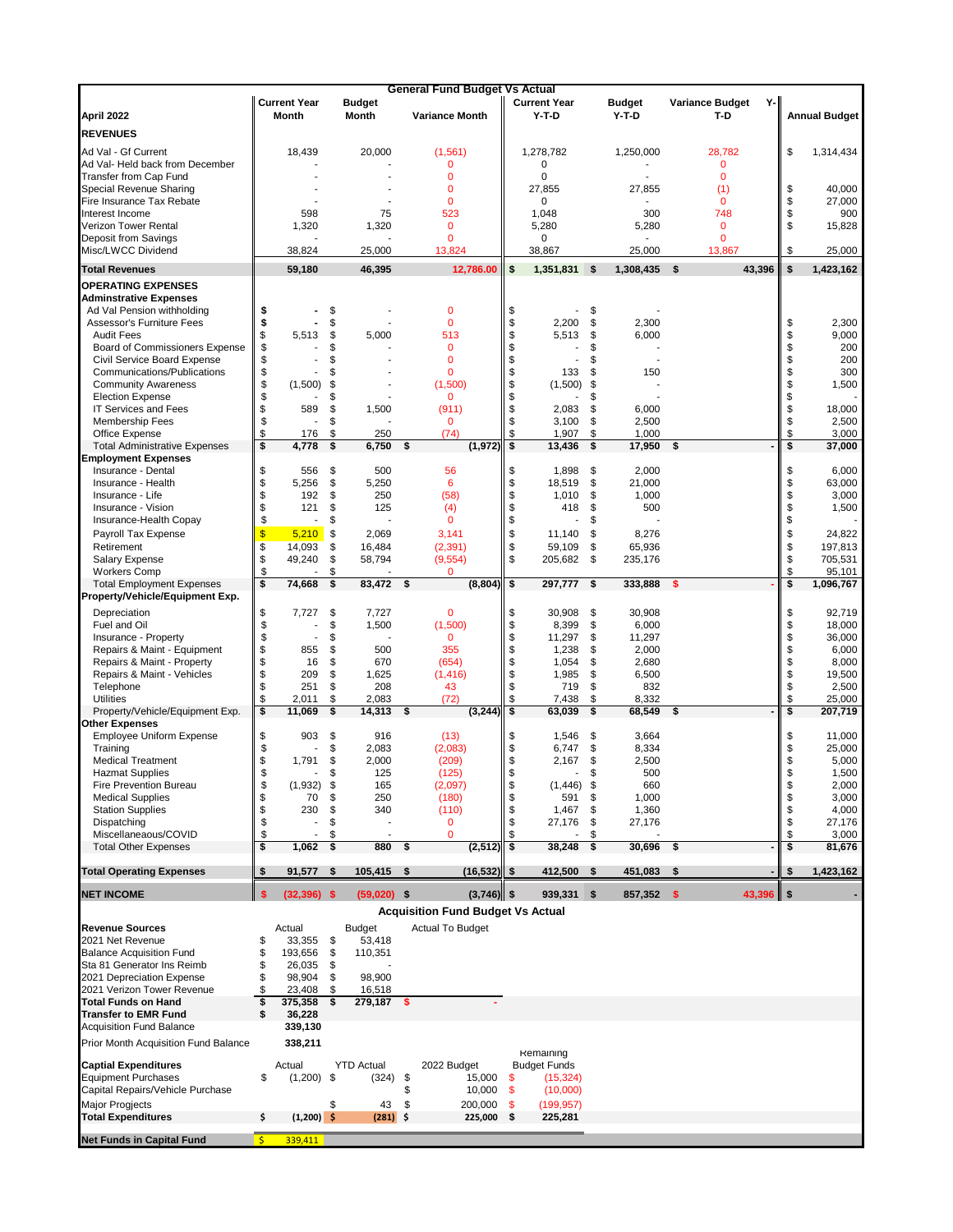| Monthly<br>Balances as<br>12/31/2021 |    | Ad Val               | Ad Val<br>Interest  | Back Tax    | Adjud. |            | <b>Back Tax</b><br>Interest |    | Adj.<br>Interest | Refunds                             | Less Protest | Assesure | Less Pension   | Bank<br>Interest<br>Earned | Less 2%<br>Holdback/Refu<br>nds Reducing<br>Holdback |    | <b>Total Settlement</b>  | Budgeted<br>Monthly<br>Adval |                | Variance     |
|--------------------------------------|----|----------------------|---------------------|-------------|--------|------------|-----------------------------|----|------------------|-------------------------------------|--------------|----------|----------------|----------------------------|------------------------------------------------------|----|--------------------------|------------------------------|----------------|--------------|
| November                             |    | 131,027.09           |                     |             |        | 160.37     |                             | \$ | 46.55            | (241.87)                            | <b>S</b>     | Ś<br>٠   | S<br>٠         | 1.25                       |                                                      | Ŝ. | 130,993.39               |                              | 0 <sup>1</sup> | 130,993.39   |
| December                             |    | \$1,016,269.40       |                     | \$144.11    | Ŝ.     | $26.70$ \$ | $40.82$ \$                  |    | 5.69             | (312.41)                            |              |          | \$ (44,509.78) |                            | \$ (27,951.81) \$                                    |    | 943,712.72               | 1017300 \$                   |                | (73, 587.28) |
| January                              | Ŝ. | 177,180.56 \$ 364.29 |                     |             |        | 34.88      |                             | Ŝ. |                  | $62.34$ $\binom{6}{2}$ $(2,269.12)$ |              |          |                |                            |                                                      |    | 175,372.95               | 125400 \$                    |                | 49,972.95    |
| February                             | Ŝ. |                      | 13,476.13 \$ 214.45 | 65.77<br>-Ŝ |        |            | 11.33<br>Ŝ.                 |    |                  | \$ (3,519.96)                       |              |          |                | 16.81                      |                                                      | Ŝ  | 10,264.53                | 23600 \$                     |                | (13, 335.47) |
| March                                | \$ |                      | 18,973.45 \$ 496.07 |             |        |            |                             |    |                  | \$(1,037.83)                        |              |          |                | 6.89                       |                                                      | Ŝ. | 18,438.58                | 22700 \$                     |                | (4,261.42)   |
| April                                | Ŝ. |                      | 5,611.53 \$ 177.89  |             |        |            |                             |    |                  | (941.32)                            |              |          |                | 0.91                       |                                                      | ¢  | 4,849.01                 | 5970 \$                      |                | (1, 120.99)  |
| May                                  |    |                      |                     |             |        |            |                             |    |                  |                                     |              |          |                |                            |                                                      |    | $\sim$                   | 22525 \$                     |                | (22, 525.00) |
| June                                 |    |                      |                     |             |        |            |                             |    |                  |                                     |              |          |                |                            |                                                      | Ŝ  | $\overline{\phantom{a}}$ | 7000 \$                      |                | (7,000.00)   |
| July                                 |    |                      |                     |             |        |            |                             |    |                  |                                     |              |          |                |                            |                                                      | Ś  |                          | 10000 \$                     |                | (10,000.00)  |
| August                               |    |                      |                     |             |        |            |                             |    |                  |                                     |              |          |                |                            |                                                      | Ś  | ٠                        |                              | Ś              | $\sim$       |
| September                            |    |                      |                     |             |        |            |                             |    |                  |                                     |              |          |                |                            |                                                      |    | ٠                        |                              | Ś              | $\sim$       |
| October                              |    |                      |                     |             |        |            |                             |    |                  |                                     |              |          |                |                            |                                                      | Ś  |                          |                              | Ś              |              |
| November                             |    |                      |                     |             |        |            |                             |    |                  |                                     |              |          |                |                            |                                                      | Ś  | $\sim$                   | 25000 \$                     |                | (25,000.00)  |
| <b>Hold Back</b>                     |    |                      |                     |             |        |            |                             |    |                  |                                     |              |          |                |                            |                                                      |    | $\sim$                   |                              |                | $\sim$       |
|                                      |    |                      |                     |             |        |            |                             |    |                  |                                     |              |          |                |                            |                                                      |    |                          |                              |                |              |
| Total                                |    |                      |                     |             |        |            |                             |    |                  |                                     |              |          |                |                            |                                                      |    | \$1,283,631.18           | 1259495 \$                   |                | 24,136.18    |
|                                      |    |                      |                     |             |        |            |                             |    |                  |                                     |              |          |                |                            | \$ (27,951.81)                                       |    |                          |                              |                |              |
|                                      |    |                      |                     |             |        |            |                             |    |                  |                                     |              |          |                |                            |                                                      |    |                          | <b>YTD</b>                   |                | 107,379.06   |

300015.65 11.51 0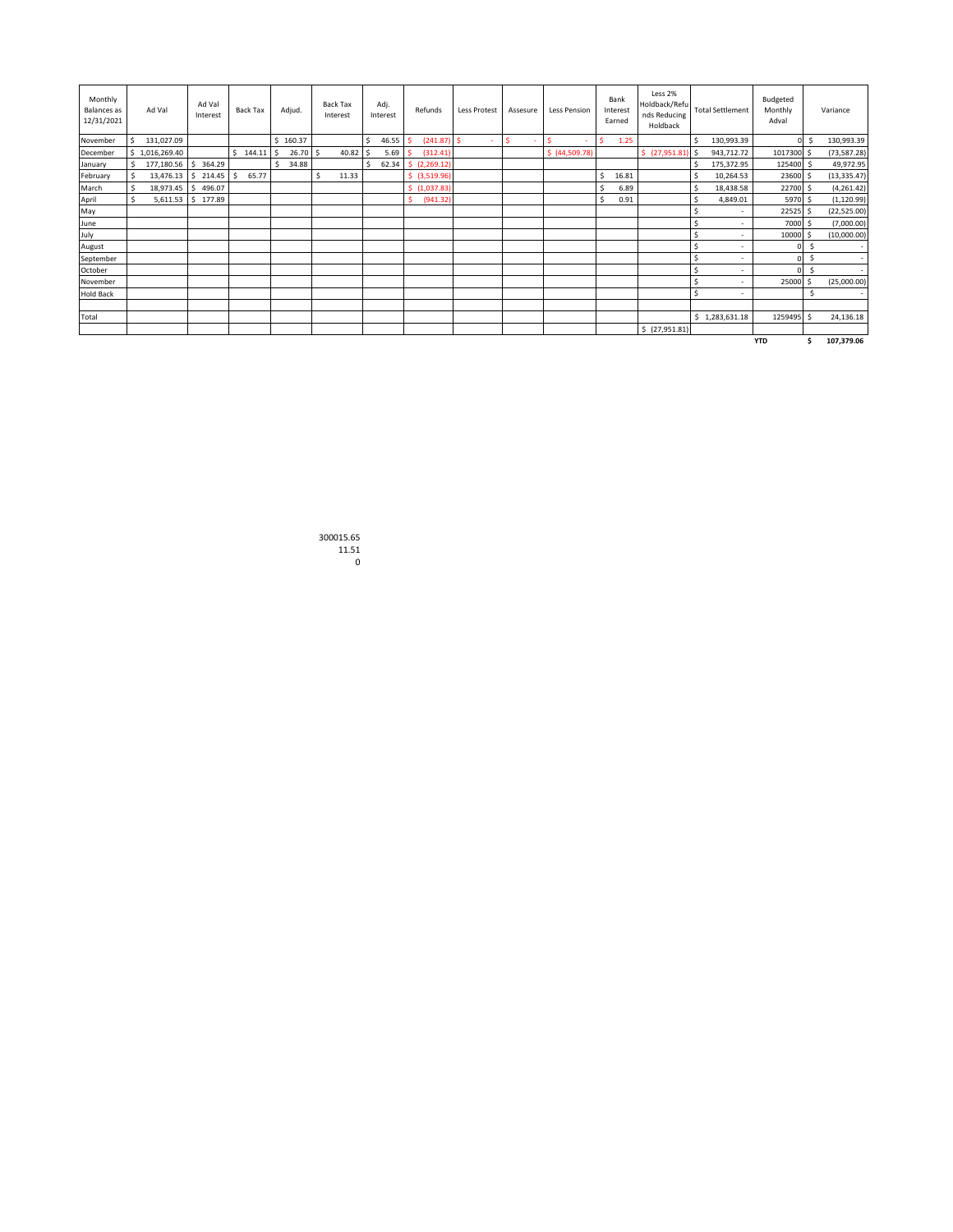## Register: 1001 · Cash-General Fund HB

## From 04/01/2022 through 04/30/2022

Sorted by: Date, Type, Number/Ref

| Date     | Number             | Payee                                     | Payment     |   | C Deposit | <b>Balance</b> |
|----------|--------------------|-------------------------------------------|-------------|---|-----------|----------------|
| 4/1/2022 |                    | 17008 Abita Springs Prof Firefighter's As | 140         |   |           | 1,325,099.48   |
| 4/4/2022 |                    | 17009 Abita's Full Service                | 165 X       |   |           | 1,324,934.48   |
| 4/4/2022 |                    | 17023 Yes Tech                            | 340 X       |   |           | 1,324,594.48   |
| 4/4/2022 |                    | 202204041 Liberty National                | 113.18 X    |   |           | 1,324,481.30   |
| 4/4/2022 |                    | 202204248 At&T FirstNet                   | 206.15 X    |   |           | 1,324,275.15   |
| 4/4/2022 | 202204249 CLECO    |                                           | 269.06 X    |   |           | 1,324,006.09   |
| 4/4/2022 |                    | 202204250 Crown Coffee Service            | 59.15 X     |   |           | 1,323,946.94   |
| 4/4/2022 |                    | 202204251 Freedom Alarm                   | 54 X        |   |           | 1,323,892.94   |
| 4/4/2022 | 202204252 Humana   |                                           | 6,613.78 X  |   |           | 1,317,279.16   |
| 4/4/2022 |                    | 202204253 Office Depot                    | 175.96 X    |   |           | 1,317,103.20   |
| 4/4/2022 |                    | 202204254 Washington St. Tammany Coop.    | 404.38 X    |   |           | 1,316,698.82   |
| 4/5/2022 |                    | 17021 Griffin & Furman LLC                | 5,513.22    |   |           | 1,311,185.60   |
| 4/5/2022 |                    | 17022 St. Tammany Physicians Network      | 1,791.00 X  |   |           | 1,309,394.60   |
| 4/5/2022 | 202204052 CLECO    |                                           | 40.71 X     |   |           | 1,309,353.89   |
| 4/5/2022 | 202204054 Yes Tech |                                           | 248.76 X    |   |           | 1,309,105.13   |
| 4/7/2022 |                    | 17025 Firefighter's Retirement System     | 18,555.74 X |   |           | 1,290,549.39   |
| 4/8/2022 |                    | St. Tammany Parish Sheriff's Office       |             | X | 18,438.58 | 1,308,987.97   |
| 4/8/2022 |                    | 202204081 Ball, Joseph P                  | 363.42 X    |   |           | 1,308,624.55   |
| 4/8/2022 |                    | 202204082 Carter, Kyle O                  | 513.05 X    |   |           | 1,308,111.50   |
| 4/8/2022 |                    | 202204083 Curry, Marc E                   | 197.32 X    |   |           | 1,307,914.18   |
| 4/8/2022 |                    | 202204084 Fuselier, Daniel B              | 1,043.23 X  |   |           | 1,306,870.95   |
| 4/8/2022 |                    | 202204085 Givens, Eric                    | 1,344.01 X  |   |           | 1,305,526.94   |
| 4/8/2022 |                    | 202204086 Gouzien II, Aaron P             | 815.56 X    |   |           | 1,304,711.38   |
| 4/8/2022 |                    | 202204087 Green, Tyler J                  | 616.64 X    |   |           | 1,304,094.74   |
| 4/8/2022 |                    | 202204088 Hotard, Earl J                  | 1,519.78 X  |   |           | 1,302,574.96   |
| 4/8/2022 |                    | 202204089 Irwin, Deven N                  | 500.24 X    |   |           | 1,302,074.72   |
| 4/8/2022 |                    | 202204090 Krey, Martin                    | 1,069.91 X  |   |           | 1,301,004.81   |
| 4/8/2022 |                    | 202204091 Krey, Mason J                   | 438.74 X    |   |           | 1,300,566.07   |
| 4/8/2022 |                    | 202204092 Ohlenforst, Susan               | 434.01 X    |   |           | 1,300,132.06   |
| 4/8/2022 |                    | 202204093 Price, Corey T.                 | 669.48 X    |   |           | 1,299,462.58   |
| 4/8/2022 |                    | 202204094 Sallean, Aaron M                | 921.56 X    |   |           | 1,298,541.02   |
| 4/8/2022 |                    | 202204095 Segura, John D                  | 845.93 X    |   |           | 1,297,695.09   |
| 4/8/2022 |                    | 202204096 Smith, Barry D                  | 1,070.38 X  |   |           | 1,296,624.71   |
| 4/8/2022 |                    | 202204097 Stein, Brandon C.               | 2,311.82 X  |   |           | 1,294,312.89   |
| 4/8/2022 |                    | 202204098 Taylor, Jr., Michael A          | 977.36 X    |   |           | 1,293,335.53   |
| 4/8/2022 |                    | 202204099 Triche, Chad A                  | 455.73 X    |   |           | 1,292,879.80   |
| 4/8/2022 |                    | 17024 Waguespack, Cameron C               | 1,755.93 X  |   |           | 1,291,123.87   |
| 4/8/2022 |                    | 202204101 Yanez, Jeremy M                 | 278.58 X    |   |           | 1,290,845.29   |
| 4/8/2022 |                    | 17024 Waguespack, Cameron C               | 106 X       |   |           | 1,290,739.29   |
| 4/8/2022 |                    | 202204081 Ball, Joseph P                  |             | X |           | 1,290,739.29   |
| 4/8/2022 |                    | 202204082 Carter, Kyle O                  |             | X |           | 1,290,739.29   |
| 4/8/2022 |                    | 202204083 Curry, Marc E                   |             | X |           | 1,290,739.29   |
| 4/8/2022 |                    | 202204084 Fuselier, Daniel B              |             | X |           | 1,290,739.29   |
|          |                    |                                           |             |   |           |                |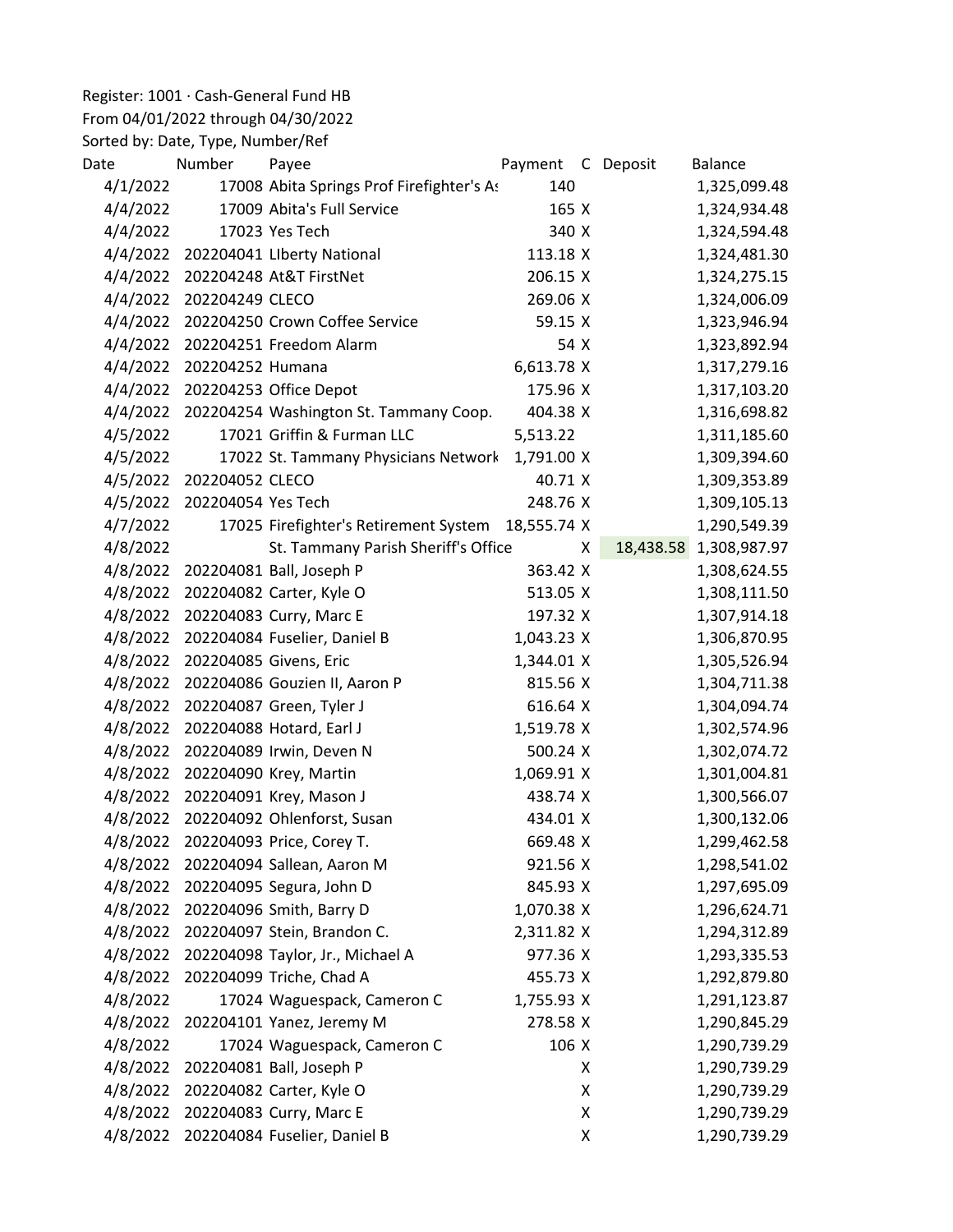| 4/8/2022  |          | 202204085 Givens, Eric                 | X           |           | 1,290,739.29 |
|-----------|----------|----------------------------------------|-------------|-----------|--------------|
| 4/8/2022  |          | 202204086 Gouzien II, Aaron P          | Χ           |           | 1,290,739.29 |
| 4/8/2022  |          | 202204087 Green, Tyler J               | Χ           |           | 1,290,739.29 |
| 4/8/2022  |          | 202204088 Hotard, Earl J               | X           |           | 1,290,739.29 |
| 4/8/2022  |          | 202204089 Irwin, Deven N               | X           |           | 1,290,739.29 |
| 4/8/2022  |          | 202204090 Krey, Martin                 | Χ           |           | 1,290,739.29 |
| 4/8/2022  |          | 202204091 Krey, Mason J                | Χ           |           | 1,290,739.29 |
| 4/8/2022  |          | 202204092 Ohlenforst, Susan            | Χ           |           | 1,290,739.29 |
| 4/8/2022  |          | 202204093 Price, Corey T.              | Χ           |           | 1,290,739.29 |
| 4/8/2022  |          | 202204094 Sallean, Aaron M             | X           |           | 1,290,739.29 |
| 4/8/2022  |          | 202204095 Segura, John D               | X           |           | 1,290,739.29 |
| 4/8/2022  |          | 202204096 Smith, Barry D               | X           |           | 1,290,739.29 |
| 4/8/2022  |          | 202204097 Stein, Brandon C.            | X           |           | 1,290,739.29 |
| 4/8/2022  |          | 202204098 Taylor, Jr., Michael A       | X           |           | 1,290,739.29 |
| 4/8/2022  |          | 202204099 Triche, Chad A               | X           |           | 1,290,739.29 |
| 4/8/2022  |          | 202204101 Yanez, Jeremy M              | Χ           |           | 1,290,739.29 |
| 4/8/2022  | 20220229 |                                        | X           | 18,614.30 | 1,309,353.59 |
| 4/11/2022 |          | 17026 Police & Fireman's Insurance Ass | 72.5 X      |           | 1,309,281.09 |
| 4/11/2022 |          | 202204053 Washington St. Tammany Coop. | 55.16 X     |           | 1,309,225.93 |
| 4/11/2022 |          | 202204111 LIberty National             | 113.18 X    |           | 1,309,112.75 |
| 4/11/2022 |          | 202204112 U.S. Treasury                | 3,703.57 X  |           | 1,305,409.18 |
| 4/12/2022 |          | 17029 Firefighter's Retirement System  | 20,294.54 X |           | 1,285,114.64 |
| 4/12/2022 |          | 17030 U.S. Treasury                    | 3,328.40 X  |           | 1,281,786.24 |
| 4/12/2022 |          | 202204129 La. Dept. of Revenue         | 1,640.86 X  |           | 1,280,145.38 |
| 4/13/2022 |          | 202204131 Harbor Freight               | 656.84 X    |           | 1,279,488.54 |
| 4/21/2022 |          | LWCC                                   | X           | 38,823.58 | 1,318,312.12 |
| 4/22/2022 |          | <b>American Tower</b>                  | X           | 1,319.88  | 1,319,632.00 |
| 4/22/2022 |          | 202204221 Ball, Joseph P               | 359.73 X    |           | 1,319,272.27 |
| 4/22/2022 |          | 202204222 Carter, Kyle O               | 455.73 X    |           | 1,318,816.54 |
| 4/22/2022 |          | 202204223 Curry, Marc E                | 242.13 X    |           | 1,318,574.41 |
| 4/22/2022 |          | 202204224 Fuselier, Daniel B           | 1,640.26 X  |           | 1,316,934.15 |
| 4/22/2022 |          | 202204225 Givens, Eric                 | 1,197.71 X  |           | 1,315,736.44 |
| 4/22/2022 |          | 202204226 Gouzien II, Aaron P          | 767.86 X    |           | 1,314,968.58 |
| 4/22/2022 |          | 202204227 Green, Tyler J               | 640.69 X    |           | 1,314,327.89 |
| 4/22/2022 |          | 17034 Hotard, Earl J                   | 1,107.09 X  |           | 1,313,220.80 |
| 4/22/2022 |          | 202204229 Irwin, Deven N               | 639.84 X    |           | 1,312,580.96 |
| 4/22/2022 |          | 202204230 Krey, Martin                 | 1,015.20 X  |           | 1,311,565.76 |
| 4/22/2022 |          | 202204231 Krey, Mason J                | 228.05 X    |           | 1,311,337.71 |
| 4/22/2022 |          | 202204232 Monsour, Sterling J          | 346.09 X    |           | 1,310,991.62 |
| 4/22/2022 |          | 202204233 Ohlenforst, Susan            | 655.74 X    |           | 1,310,335.88 |
| 4/22/2022 |          | 202204234 Price, Corey T.              | 773.09 X    |           | 1,309,562.79 |
| 4/22/2022 |          | 202204235 Rudiger, Ethan A             | 346.09 X    |           | 1,309,216.70 |
| 4/22/2022 |          | 17039 Sallean, Aaron M                 | 1,686.74 X  |           | 1,307,529.96 |
| 4/22/2022 |          | 202204237 Segura, John D               | 803.75 X    |           | 1,306,726.21 |
| 4/22/2022 |          | 202204238 Smith, Barry D               | 1,342.85 X  |           | 1,305,383.36 |
| 4/22/2022 |          | 202204239 Stein, Brandon C.            | 2,311.83 X  |           | 1,303,071.53 |
| 4/22/2022 |          | 202204240 Taylor, Jr., Michael A       | 1,292.48 X  |           | 1,301,779.05 |